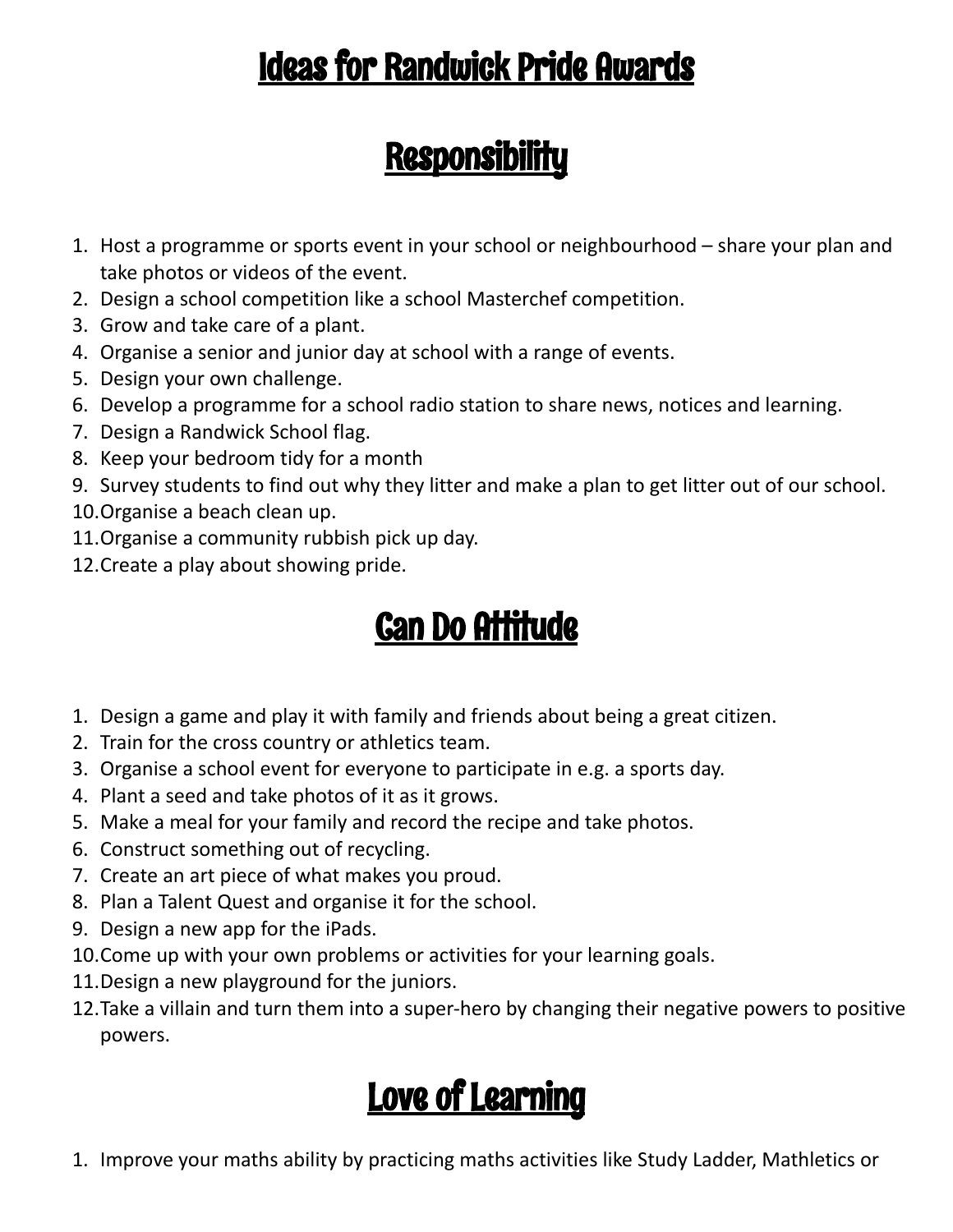other maths websites.

- 2. Research facts about something that you are interested in and share your learning.
- 3. Design your dream classroom / playground.
- 4. Write a picture book about pride or being a great citizen.
- 5. Organise a Junior Masterchef Competition.
- 6. Create a class or school newsletter to share with our school community.
- 7. Design a poster, jingle, song or advertisement advertising why Randwick School is so great.
- 8. Design your own Game of Life with scenarios that players have to work through.
- 9. Organise an event for another class.
- 10.Organise a community walk or a march all about Randwick School.
- 11."Grit Interviews" Interview grandparents, neighbours, who have worked towards a long term goal. What did they do to get there?
- 12.Design a mural for the school.
- 13.Make and edit a short movie.
- 14.Think of someone you are proud of and create a Walk of Greatness article about them.
- 15.Write an interactive pick a path book with different scenarios including positive and negative choices.

# **Confidence**

- 1. Design a challenge that is hard but fun that will make people feel good about themselves.
- 2. Jump off the wharf in Petone.
- 3. Do a performance in front of the elderly.
- 4. Describe how you failed at first but worked through the problem to succeed. Create a First and Final display of where you were at the start and at the end.
- 5. Swim 25 metres in a pool without stopping.
- 6. Create your own stage challenge.
- 7. Join a drama group.
- 8. Try something you have never done before.
- 9. Prepare a speech to give in front of an audience.
- 10.Sing a song, do a dance or play an instrument in front of others.

#### **11.Do something for the first time and write about how you felt.**

- 12.Teach your parents a new skill maths that you have learnt, how to use a computer.
- 13.Join a sports team or performing arts group.
- 14.Learn how to juggle.
- 15.Design a confidence course for your class-mates to complete at school.
- 16.Design an escape room activity.
- 17.Teach someone else a new skill.
- 18.Organise the school Talent Show.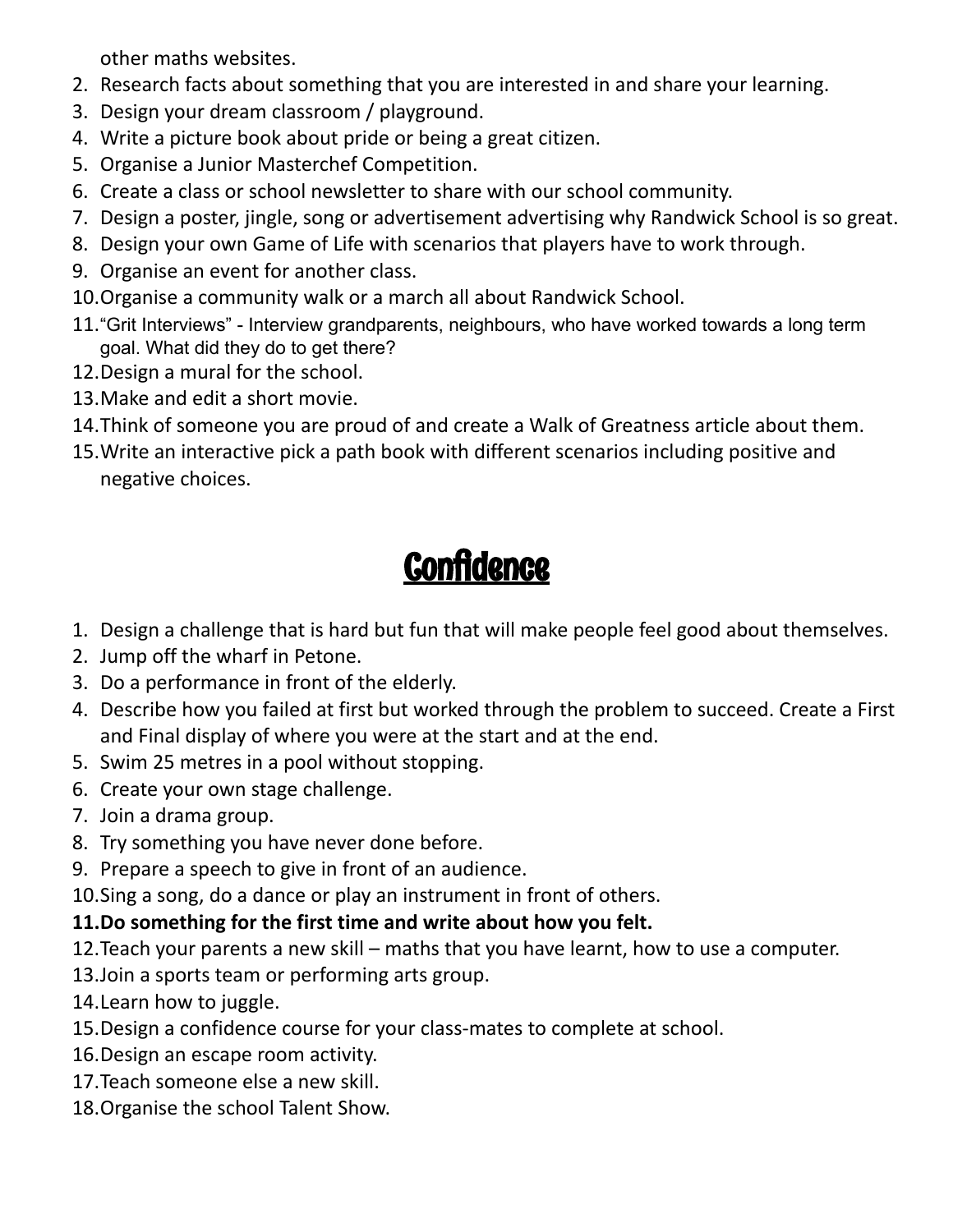## **Identity**

- 1. Learn your mihi and present it to a group.
- 2. Create a visual pepeha
- 3. Choose a whakatauki that reflects our school / community
- 4. Find out what your name means and turn it into an artistic piece
- 5. Find out about the history and story of our local community and share this with the school.
- 6. Prepare a presentation about your culture to share with others.
- 7. Prepare a song or dance about your culture.
- 8. Organise a hangi or a cultural feast.
- 9. Use cultural patterns to design an art piece.
- 10.Design a cultural flag.
- 11.Dress up in your cultural colours or cultural clothing.
- 12.Plan a cultural workshop and run it at school.
- 13.Teach others how to weave or make poi.
- 14.Learn a new language and teach others

15.c

# **Relationships**

- 1. Give to children in need. Participate in the 20 hour famine.
- 2. Visit and share with an elderly person once a term.
- 3. Prepare a meal or snack for your family, a friend or neighbour.
- 4. Organise a neighbourhood event.
- 5. Teach a family member or friend a new skill.
- 6. Interview someone to find out more about them.
- 7. Join a community group like Scouts, church group etc.
- 8. Make a new friend. Get to know someone new.
- 9. Volunteer your time to help with an event.
- 10.Make a card or gift for someone and tell them why they are special to you. Write a poem or description about them.
- 11.Come up with a list of ways that you can fill someone's bucket.
- 12.Create a game of Good Deed Bingo.
- 13.Come up with a plan about how our buddy classes can work together.

# **Communication**

1. Write a letter or email to a friend or family member about your strengths..